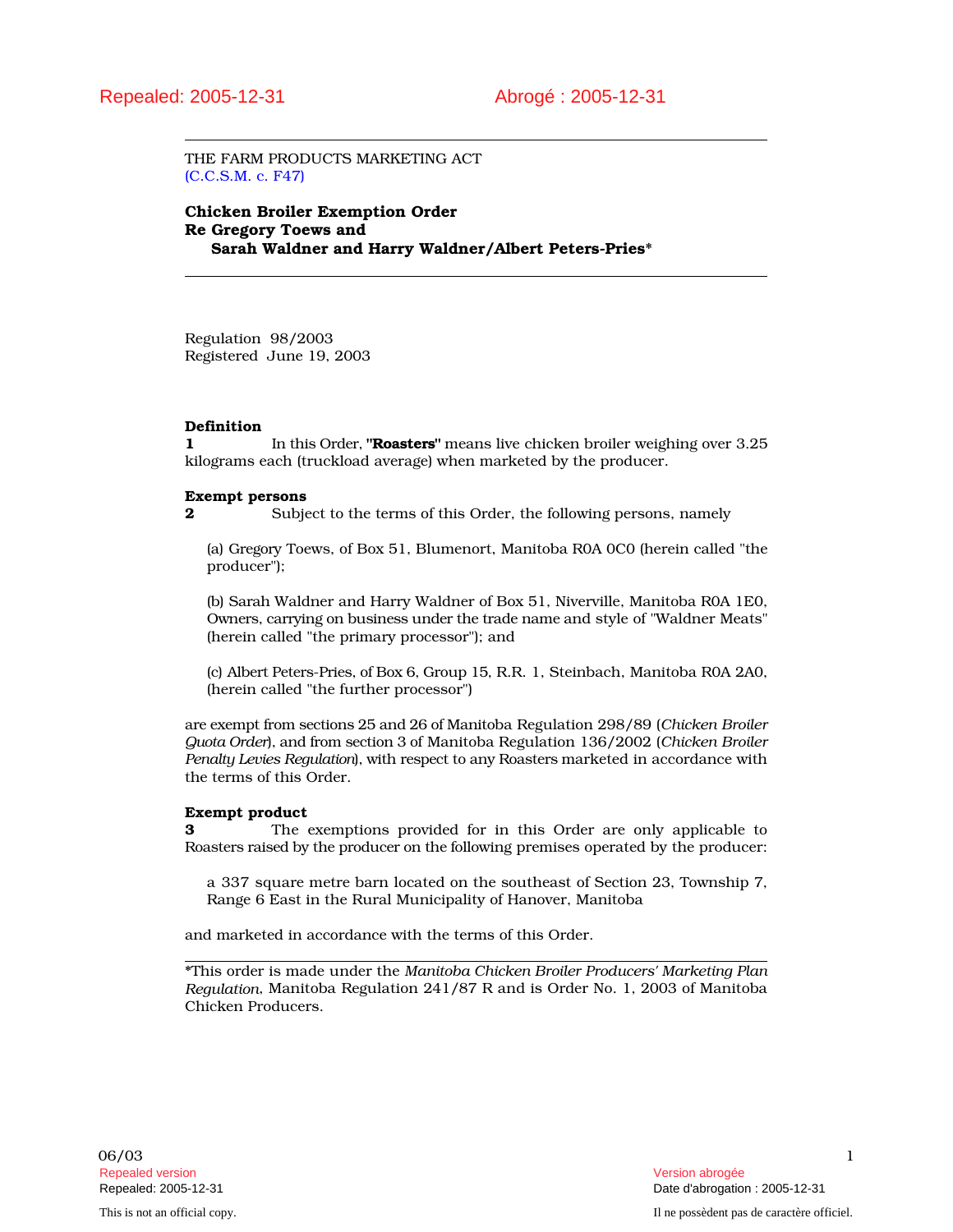## Conditions re marketing

4 This Order is subject to the following conditions:

(a) that the combined marketings of Roasters by the producer to the primary processor and the further processor in any calendar month do not exceed in aggregate 1,000 Roasters weighing in aggregate not less than 3,750 kilograms live weight unless prior written permission from the Board is granted to market additional Roasters in that calendar month;

(b) that all such Roasters are delivered by the producer to the primary processor at the primary processor's plant located on NW 31-7-4-E in the Town of Niverville, Manitoba;

(c) that all such Roasters are killed and eviscerated by the primary processor at the primary processor's plant located on NW 31-7-4-E in the Town of Niverville, Manitoba immediately upon receipt from the producer;

(d) that all Roasters acquired by the primary processor are delivered to the fu rther processor in the Town of Steinbach, Manitoba by the primary processor as agent for the producer; and

(e) that all such Roasters are processed in accordance with the terms of this Order.

#### Conditions re processing

**5** This Order is subject to the following additional conditions:

(a) that the primary processor processes all Roasters delivered to the primary processor by the producer and ensures that all such Roasters are immediately slaughtered and health inspected; and

(b) that the further processor market all Roasters acquired by the further processor as having been slaughtered and health inspected.

## Conditions re compliance

**6** This Order is subject to the condition that the producer, the primary p r ocess o r, and th e further processor each comply with Manitoba Regulation 32/96 (Chicken Broiler Information Order), Manitoba Regulation 238/94 (Chicken Broiler *A d min is tration Fee Reg u latio n*), and all Price Orders of the Board with respect to the marketing of all chicken broilers by the producer to such processor.

## Cancellation

**7** If the producer, the primary processor, or the further processor fails to comply with any order, regulation, or written directive of the Board, or any condition of this Order, the exemption provided in section 2 hereof shall, upon motion of the Board to such effect, terminate.

# Non-transferability

8 The exemptions provided in this Order are non-transferable.